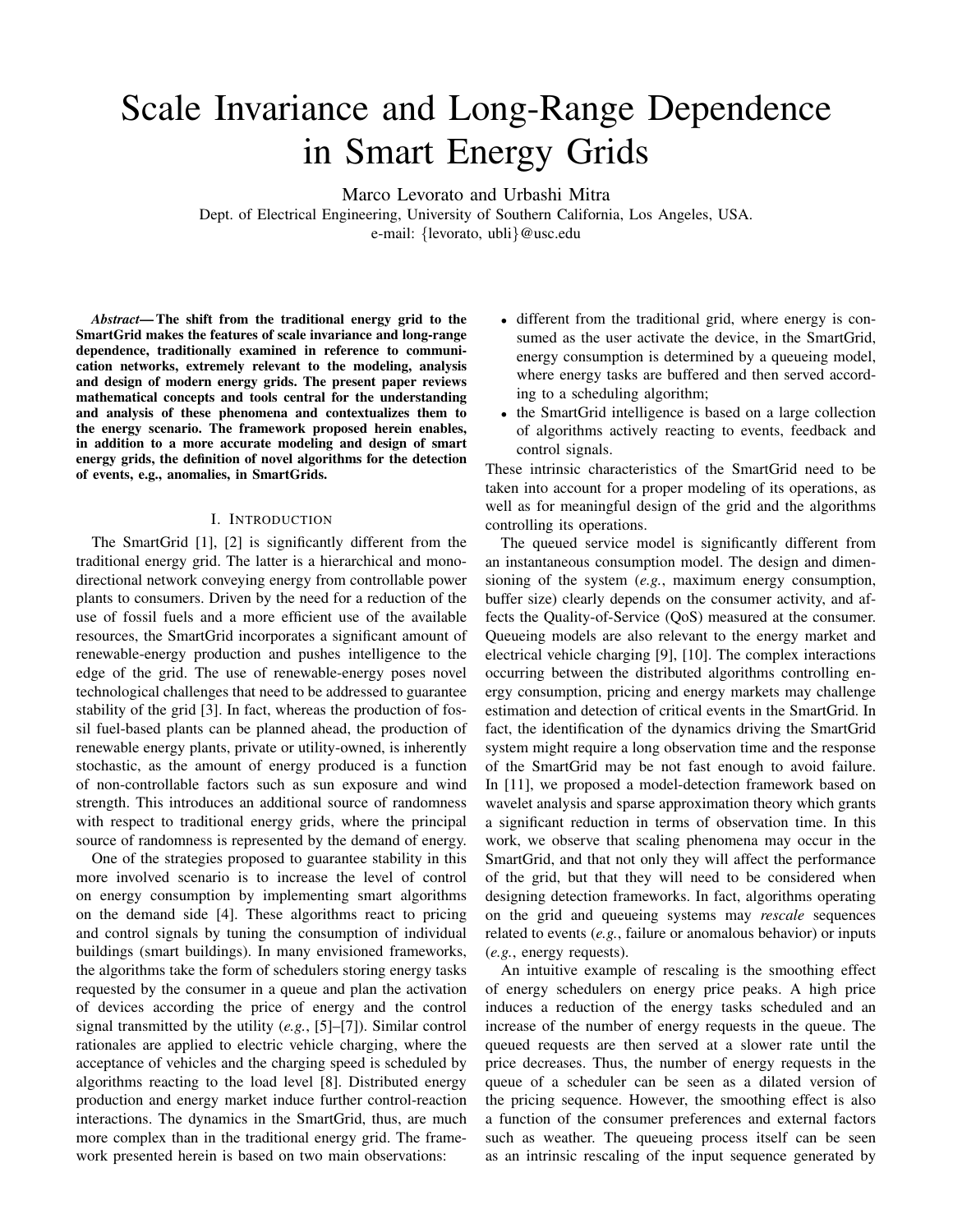the consumer. Detection and estimation algorithms may be acquiring sequences of measurements associated with rescaled versions of the events and processes they aim to detect and estimate. The use of tools resilient to the rescaling effect is, therefore, crucial to design accurate algorithms.

Connected to the notion of scale, long-range dependence is a key feature in stochastic models for arrival processes. The energy request sequences generated by consumers are likely be driven by stochastic processes inducing long-range dependencies. Individual sources might present long-range dependence due to the strong correlation in the behavior of consumers. At a coarser scale, large aggregates of sources will be affected by long-range dependence. In fact, whereas aggregates of Poisson processes are still Poisson (and thus memoryless), the aggregate of simple On/Off sources with Poisson generation in the On periods present long-term dependencies in the amount of requests in the queue of the schedulers [12]. Long-range dependence deeply affects the performance and stability of the SmartGrid. In fact, long periods of intense generation of energy requests may result in buffer overflow, so that many energy requests generated by the consumers will be lost. Note that peaks in the number of stored requests will also affect delay in their completion. During long periods of no activity, most of the energy tasks requested will be depleted resulting in a low overall load. This may lead to wasting renewable energy resource. The identification of long-range dependence is, then, critical for the design of control sequences such as energy pricing.

The contributions of this paper are

- a review of the notions of self-similarity, scale invariance and long-range dependence, as well as connected mathematical tools such as the Mellin transform;
- a thorough discussion on how self-similarity, scale invariance and long-range dependence will be present in stochastic processes modeling the behavior of the Smart-Grid;
- a review of the tools for the detection of scale invariance and long-range dependence;
- numerical results showing the effect of long-range dependence on the loss rate of energy tasks in a queued energy model.

The rest of the paper is organized as follows. We first review the Mellin transform, the definition of self-similar and scaleinvariant stochastic processes and the notion of long-range dependence in Section II and III. We then proceed connecting them to the operations of the SmartGrid. Section V discusses how self-similarity and scale-invariance will characterize the behavior of the SmartGrid. In Section IV, the long-range dependence generated by the aggregation of a large number of On/Off sources generating energy requests is described. Section V discusses the design of tools for estimation and detection of events in the light of the rescaling effect. Numerical results showing the effect of long-reange dependence on the congestion level of the grid are presented in Section VI. Section VII concludes the paper.

# II. MELLIN TRANSFORM

We first review the Mellin transform [13], a mathematical tool central in the analysis of self-similar and scale-invariant stochastic processes. The Mellin transform of a function f on the positive real axis is defined as

$$
\mathcal{M}(f,s) \doteq \int_0^\infty f(t)t^{s-1} dt. \tag{1}
$$

In general, the function  $\mathcal{M}(f, s)$  exists only for complex values of  $s=a+j$  b such that  $a_1 < a < a_2$ , where  $a_1$  and  $a_2$ depend on the function  $f$ . The inversion formula is

$$
f(t) = \frac{1}{2j\pi} \int_{a-j\infty}^{a+j\infty} \mathcal{M}(f,s)t^{-s}ds.
$$
 (2)

The Mellin transform has been introduced primarily to handle harmonic sums of the kind

$$
\sum_{i\geq 0} c_i f(\omega_i t) \tag{3}
$$

for some sequences  $c_i$  and  $\omega_i$  such that the sum is convergent. The transform of the harmonic sum is

$$
\left(\sum_{i\geq 0} c_i \omega_i^{-s}\right) \mathcal{M}(f, s)(s). \tag{4}
$$

Moreover, the asymptotic analysis of a function  $f(t)$  when t tends to 0 and  $\infty$  is equivalent to the analysis of the singularities of the Mellin transform  $\mathcal{M}(f, s)(s)$  on the boundaries of the strip where the transform exists. As explained later, this property is relevant in the analysis of the queue length distribution, and thus on the delay analysis, of energy tasks in the On/Off sources scenario. The Mellin transform is a powerful tool for the computation of functionals involving the scaling of a variable. Define the dilation operator

$$
\mathcal{D}_c^r : f(t) \to (\mathcal{D}_c f)(t) = c^{r+1} f(ct),\tag{5}
$$

where  $c$  is a positive number and  $r$  is a given real number. We have

$$
\mathcal{M}(\mathcal{D}_c f, \beta) = r^{-2\pi j \beta} \mathcal{M}(f, \beta),\tag{6}
$$

where, referring to the definition in Eq. (1)

$$
s - 1 = 2\pi j\beta + r.\tag{7}
$$

# III. STOCHASTIC SELF-SIMILARITY, SCALE INVARIANCE AND LONG-RANGE DEPENDENCE

In this section, we review the notions of self-similarity, scale invariance and long-range dependence in stochastic processes. These features will occur in stochastic processes modeling the behavior of the SmartGrid and influence the Quality-of-Service offered to consumers.

Self-similarity expresses the notion that a certain property of an object or a dynamical system is preserved with respect to scaling in space and/or time. Stochastic self-similarity measures the similarity of certain statistics of rescaled stochastic processes. The autocorrelation function is an example of a statistic with respect to which scale invariance can be defined. Considering the finite dimensional distributions of continuous processes, the definition of self-similarity is as follows.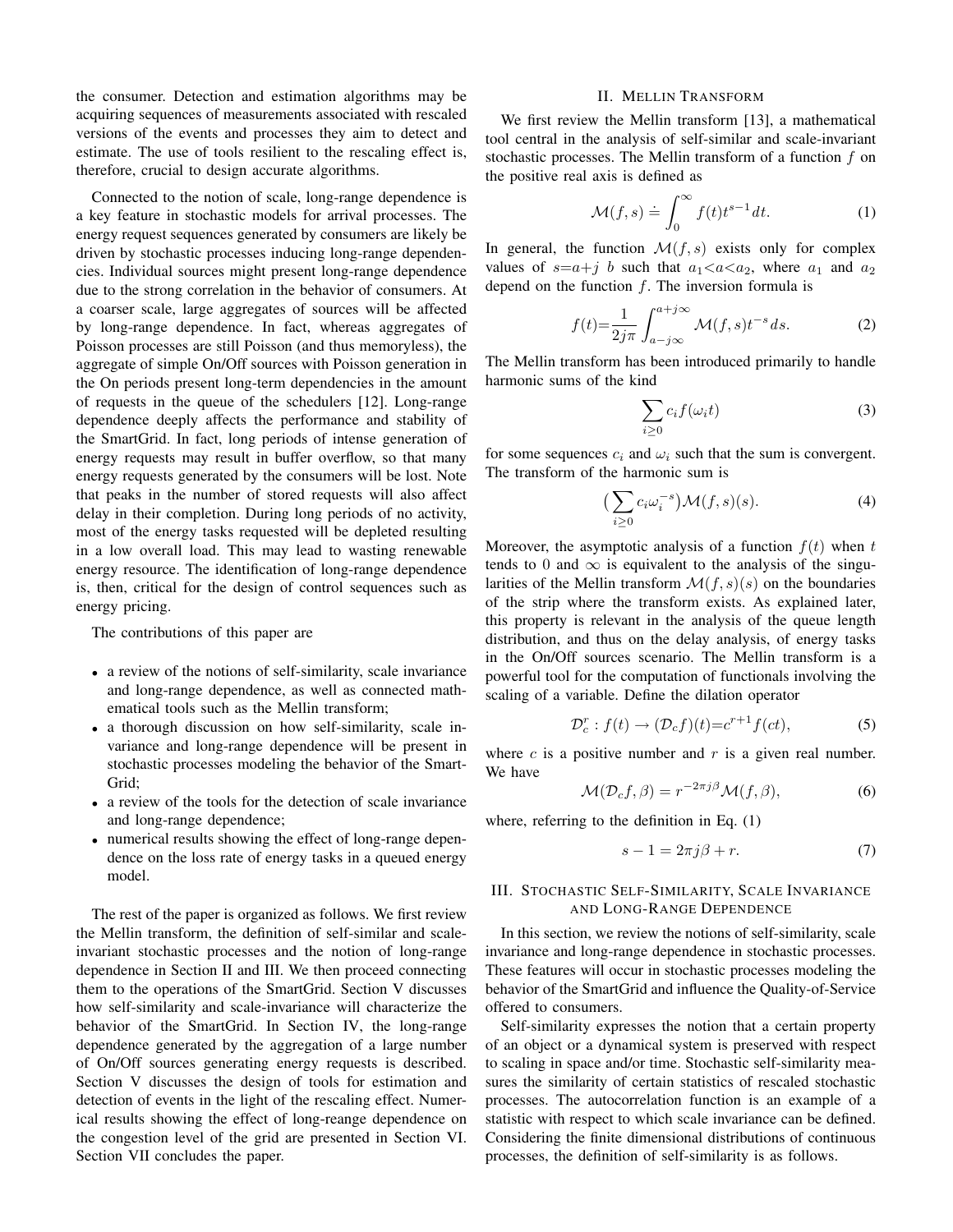**Definition 1** *A process* X(t) *is self-similar with self-similarity parameter*  $H$  (*H-ss*),  $0 < H < 1$  *if, for all*  $r > 0$  *and*  $t > 0$  *we have* 

$$
X(t) =_d r^{-H} X(rt), \tag{8}
$$

*that is,* X(t) *and its time scaled and normalized version* r <sup>−</sup>HX(rt) *have the same distribution.*

Interestingly, there is a strong connection between selfsimilarity and stationarity: this result is referred to as the *Lamperti* theorem [14] and can be stated as follows:

**Theorem 2** *If*  $\{X(t), t \in \mathbb{R}^+\}$  *is H-ss, then*  $Y(t) = e^{-Ht} X(e^t), t \in \mathbb{R},$  (9)

*is stationary. Conversely, if*  ${Y(t), t \in \mathbb{R}^+}$  *is stationary, then* 

$$
X(t) = t^H Y(\log(t))
$$
\n(10)

*is H-ss.*

The central argument of the derivation of the Lamperti theorem is that the Lamperti transform [14] maps a time-shifted process to the dilated version of the Lamperti transform and vice-versa, where the Lamperti transform is defined as

$$
(\mathcal{L}X)(t) \quad \dot{=} \quad t^H X(\log(t)), \ t \in \mathbb{R}^+, \tag{11}
$$

$$
(\mathcal{L}^{-1}X)(t) \quad \dot{=} \quad e^{-Ht}X(e^t), \ t \in \mathbb{R}.\tag{12}
$$

There is a strong connection between Fourier, Lamperti and Mellin transforms. We have

$$
\mathcal{F}(X)(f) = \mathcal{M}(\mathcal{L}_H X, H + 2j\pi f). \tag{13}
$$

Thus, in the case of a self-similar process the Mellin transform has a similar effect with respect to scaling than the Fourier transform has with respect to shifting.

A weaker form of self-similarity, namely discrete selfsimilarity, was introduced in [15]. A process  $\{X(t), t \in \mathbb{R}^+\}$ has Discrete Scale Invariance (DSI) with scaling exponent H and scale  $\lambda$  ( $(H, \lambda)$ -DSI) if

$$
X(\lambda t) =_d \lambda^{-H} X(t), \tag{14}
$$

In [15] it is shown that if a process is  $(H, \lambda)$ -DSI, then its Lamperti transform is cyclostationary and vice-versa. However, self-similarity can be defined on second-order statistics.

**Definition 3** X(t) *is exactly second-order self-similar with parameter*  $H$ ,  $1/2 < H < 1$  *if* 

$$
\gamma(k) = \frac{\sigma^2}{2}((k+1)^{2H} - sk^{2H} + (k-1)^{2H}), \qquad (15)
$$

*for all*  $k \geq 1$ *.*  $X(t)$  *is asymptotically second-order self-similar if*

$$
\lim_{m \to \infty} \gamma^{(m)}(k) = \frac{\sigma^2}{2}((k+1)^{2H} - sk^{2H} + (k-1)^{2H}), \tag{16}
$$

*where*  $\sigma^2 = E[(X(t) - \mu)^2]$ ,  $\mu = E[X(t)]$ ,  $\gamma(k)$  *is the autocovariance of*  $X(t)$  *and*  $\gamma^{(m)}(k)$  *is the autocovariance of* 

$$
X^{(m)}(q) = \frac{1}{m} \sum_{t=m(q-1)+1}^{mq} X(t).
$$
 (17)

Note that  $X^{(m)}$  is the process corresponding to the average *of* X(t) *over time intervals of size* m*.*

As explained later, the algorithms operating in the SmartGrid may have a re-scaling effect

A feature strongly connected to self-similarity is long-range dependence:

**Definition 4** *The process*  $X(t)$  *is long-range dependent if its autocorrelation function*  $r(k)=\gamma(k)/\sigma^2$  *is not summable* 

$$
\sum_{k=-\infty}^{+\infty} r(k) = \infty.
$$
 (18)

If  $X(t)$  is second-order self-similar with parameter  $1/2 < H < 1$ then  $r(k)$  asymptotically behaves as  $ck^{-\beta}$ , with  $c>0$  and  $0 < \beta < 1$ , and the process is long-range dependent [16]. Longrange dependence induces strong correlation in the behavior of a stochastic process. As explained later in the paper, in the SmartGrid, long-range dependence in the generation of energy requests by consumers can lead to poor performance in terms of delay in the completion of the energy tasks and a high loss rate due to buffers overflow.

#### IV. ENERGY QUEUEING WITH ON/OFF SOURCES

The queueing model that characterizes the SmartGrid may significantly change the properties of the stochastic process modeling energy consumption. Understanding the characteristics of these processes is crucial to properly designing the system and measuring the performance at the consumer. The overall consumption is the result of a large number of individual smart buildings and homes<sup>1</sup> controlled by automated systems. Fig. 1 shows the schematic of a smart home. Energy requests triggered by the consumer are collected in a queue. The scheduler then controls the activation of the appliances as a function of energy pricing and grid signaling. Constraints can be included in the model to force the activation of specific appliances. Quality of Service can be measured as a function of delay of activation and financial cost.

Self-similar bursts of traffic and memory effects were measured in internet traffic (*e.g.*, [18]). In particular, long-range dependence was identified in the traffic traces. Self-similarity and long-range dependence can be caused by a heavy-tailed distribution of the tasks to be deployed by the server. However, in [19] it was shown that an aggregation of sources with memoryless profiles can also generate long-dependence effects. Poisson processes are widely used to model arrival processes as the resulting frameworks are easily analyzable. The Poisson process is generated by the aggregation of  $N$ *i.i.d.* random processes generating events at rate  $\lambda/N$  for N asymptotically large. The distribution of the interarrival time  $\tau$  is then

$$
P(\tau > x) = e^{\lambda x}.\tag{19}
$$

Consider a consumer generating energy requests whose duration is exponentially distributed according to a Poisson process with intensity  $\lambda$ . If the service rate is equal to 1 and the buffer

<sup>&</sup>lt;sup>1</sup>As well as a smaller number of, more predictable, industry sites.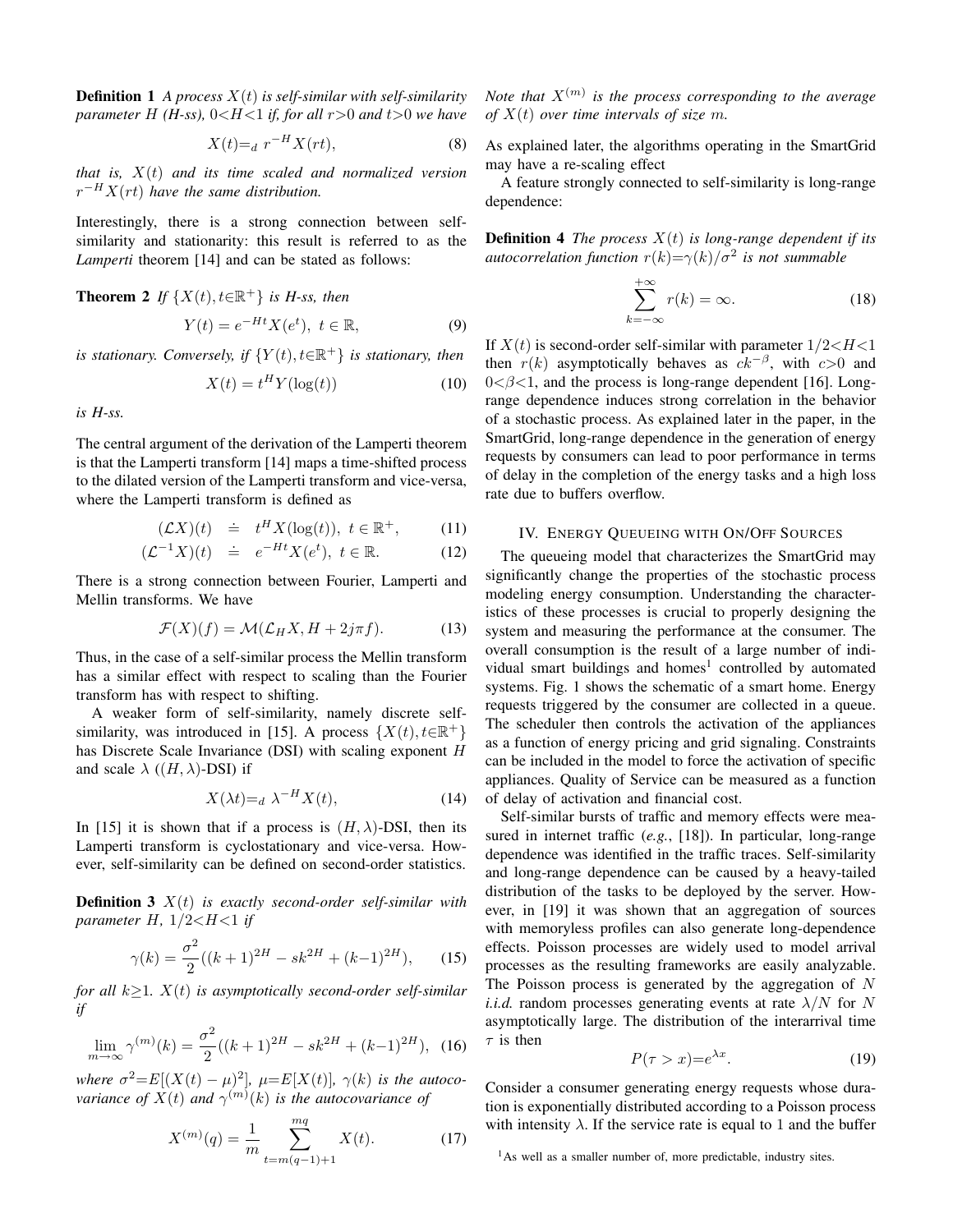

Fig. 1. Schematics of a smart home: the consumer activates appliances, that generate energy requests queued in a buffer. The energy tasks are scheduled as a function of energy pricing and grid signaling. The output of the scheduler determines the overall demand to the grid and is fed-back to the appliances.

is infinite, then the probability that the number of tasks to be completed and stored in the queue is larger than n is  $\lambda^n$ . The distribution of the queue length is related to the delay between by the Little's law [17]:

$$
W = \frac{\overline{Q}}{\lambda},\tag{20}
$$

where  $W$  is the average waiting time in the queue and  $Q$  is the average queue length. Queueing processes with Poisson arrivals have good properties as the distribution of the queue size exponentially decays. However, the generation of energy requests is unlikely follow a simple Poisson process.

Consider now the On/Off source model described as follows (Fig. 2):

- the transition from On to Off and Off to On occurs with probability  $v_0$  and  $v_1$ , respectively (the length of On and Off periods are exponentially distributed);
- in the On period the source generate energy requests with rate  $\lambda$ ;
- in the Off period the source generate energy requests with rate 0.

Even if the individual source is memoryless, the aggregate of a large number of these sources induces long-range dependence for some ranges of parameters. As observed in [12], buffering the tasks generated by a large collection of these sources results in a polynomial distribution of the queue length. As a consequence, *the buffer needs to be much larger than in*



Fig. 2. On/Off source model. Grey regions correspond to On periods. Dots represent energy tasks arrivals.

*the pure Poisson case to have the same probability of buffer overflow, and the average delay considerably increases.* The Mellin transform is central in the analysis of the statistics of the queue in [12]. In [12], the Mellin transform is used to derive the asymptotic behavior of the aggregate of sources.

These considerations are of particular interest in the Smart-Grid scenario, where the overall energy demand is generated by a very large number of sources. Although the On/Off source model described before may not perfectly fit the generation of energy demands, it enlightens the fact that bursty activity, that is likely to characterize a key part of the energy demand generation, induces correlation in scenarios with a large number of sources. We will show in Section VI that longrange dependence deeply impacts the performance of queued SmartGrid system. This effect needs to be considered when designing the provided service rate, and the peak consumption.

# V. SELF-SIMILARITY, RESCALING AND ESTIMATION IN THE SMARTGRID

The scaling phenomena widely observed in telecommunication networks will occur in SmartGrid systems. The interaction between generation of energy requests, energy tasks queueing and scheduling, energy pricing can induce rescaling of input processes when observed in other domains. The scenario introduced in the previous section is emblematic: the large number of sources generating energy demand can induce selfsimilarity and long-dependence even if the individual source is memoryless. However, another important application is the detection of rescaling to estimate properties of the original *input* signals. Load controllers and smart home schedulers *filter* input sequences such as pricing and energy requests, that in turn may be functions of other *events* in the grid. For instance, the size of the queue of the scheduler is a rescaled version of the input sequence of energy requests where the dilation function is determined by external factors such as energy pricing. Note that while self-similarity of energy demand induces scale invariance, rescaling due to queueing and dilation may involve a given scale or induce DSI.

The identification of scaling behavior is crucial. In fact, by detecting the presence or absence of scaling, one can decide whether measurements should be analyzed with traditional techniques or with methodologies accounting for the presence of scaling. This section discusses estimation of the scale of self-similar and DSI processes.

### *A. Mellin-based Methods*

In [15] an interesting framework is proposed for the analysis of DSI processes based on the Mellin transform. The Lamperti transform connects the dilation operator to a time-shift operator. In fact,

$$
(\mathcal{L}^{-1} \mathcal{D}_{\lambda}^{-r+1} \mathcal{L} X)(t) = (\mathcal{S}_{\log \lambda} X)(t), \tag{21}
$$

where

$$
(\mathcal{S}_T X)(t) = X(t+T). \tag{22}
$$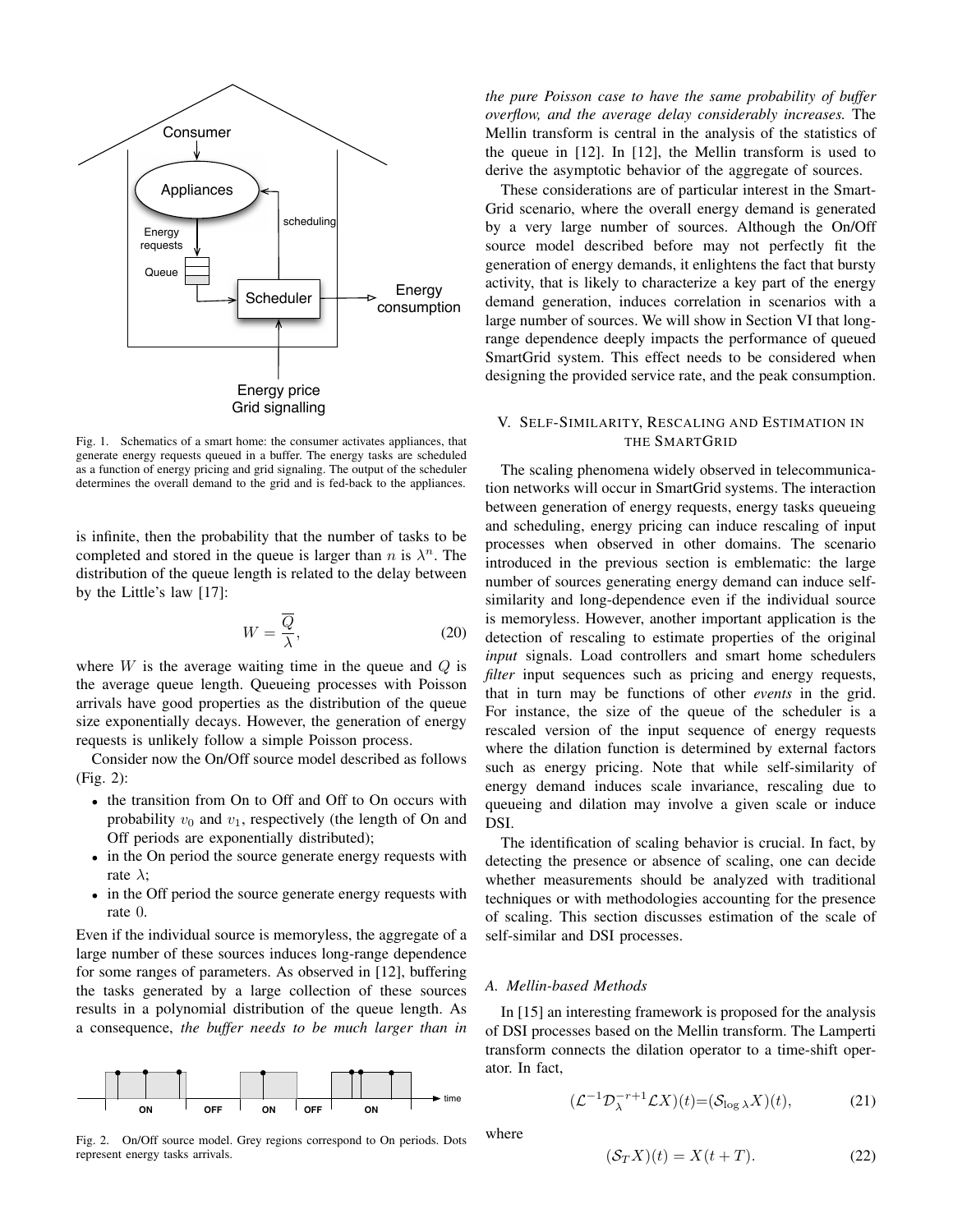The Lamperti transform of DSI processes, then, is a cyclostationary process and vice-versa, and the correlation function

$$
R(t,\tau) = E[X(t)X(\tau)]\tag{23}
$$

of  $(H, \lambda)$ -DSI processes has the Fourier series expansion

$$
R(t,kt) = k^H t^{2H} \sum_{n=-\infty}^{+\infty} C_n(k) t^{\frac{2j\pi n}{\log \lambda}}.
$$
 (24)

Based on these observations, [15] proposed a decomposition in scale of the correlation function of multiplicative harmonizable processes where the following holds:

$$
R(t,\tau) = \int \int t^{H+2j\pi\beta} \tau^{H-2j\pi\sigma} \Phi(\sigma,\beta) d\sigma d\beta.
$$
 (25)

The spectral distribution  $\Phi(\sigma, \beta)d\sigma$  can be found as the inverse Mellin transform of Eq. (24) if  $R(t, \tau)$  is known, that is

$$
\Phi(\sigma,\beta) = \int \int t^{-H-2j\pi\beta} s^{-H+2j\pi\sigma} R(t,\tau) \frac{dt d\tau}{t\tau}.
$$
 (26)

The following holds

$$
\Phi(\sigma,\beta) = \sum_{n=-\infty}^{\infty} \tilde{C}_n(\sigma)\delta(\beta-\gamma-\frac{n}{\log\lambda}),\qquad(27)
$$

where  $\tilde{C}_n(\sigma)$  is the Mellin transform of  $C_n(k)$ . In fact, harmonizable cyclostationary processes have spectral function non-zero only on parallel lines where  $\nu-f = n/T$ , and T is the period of the process.

Based on these results, a series of methods based on the Mellin transform for the estimation of the scaling parameter  $\lambda$  and of the correlation function are proposed in [15]. As the Mellin transform is weakly sensitive to the amplitude factor r, one can use  $r=1/2$  in the Mellin transform and obtain spreaded versions of Dirac function in the transform. The multiplicative spectral function in Eq. (27) can be used to formulate a scale-decomposition similar to the time-frequency decomposition in [20] for the estimation of the correlation function. The parameter  $\lambda$  can be retrieved by using an estimate of  $\Phi(\sigma, \beta)$  to compute the peak of the marginal [15]

$$
\int \Phi(\nu - \frac{\beta_c}{2}, \nu + \frac{\beta_c}{2}).
$$
\n(28)

The coefficients  $\tilde{C}_n(\sigma)$  in the resulting decomposition can be constructed as in [21].

#### *B. Wavelets-based Methods*

Wavelets-based approaches can be used for the identification of scaling behavior and the estimation of the scaling parameter [16], [22]. Wavelet families posses a scale-invariant construction and, thus, are suitable for the analysis of scaling phenomena. Multi-Resolution Analysis provides a representation of a signal  $X(t)$  as

$$
X(t) = \sum_{j,k} C_{j,k} \phi_{\beta,\tau}(t),
$$
\n(29)

where  $\phi_{j,k}$  is a scaled and shifted version of the mother wavelet function  $\phi_0$  of the form

$$
\phi_{j,k}(t) = 2^{-j/2} \phi_0(2^{-j}t - k), \tag{30}
$$

and  $C_{j,k} = \langle \phi_{j,k}, X \rangle$ . If  $X(t)$  is a self-similar process with parameter H, the coefficients  $C_{\beta,\tau}$  exactly reproduce selfsimilarity [22]:

$$
C_{j,k} = 2^{j(H+1/2)}C|0,k.
$$
 (31)

The wavelet coefficients with a fixed scale coefficient  $j$  form a stationary process [22]. If  $X(t)$  is second-order self-similar with parameter  $H$  then the coefficients located at different positions are small as soon as  $N>H+1/2$ , where N is the number of vanishing moments of  $\phi_0$  [16]. In particular, the following holds:

$$
E[C_{j,k}C_{j',k'}] \sim |2^{j}k - 2^{j'k'}|^{2H - 2N}, \ \ |2^{j}k - 2^{j'k'}| \to \infty. \tag{32}
$$

The advantage of building estimators in the wavelet domain, instead of operating in the time domain, is that the coefficients  $C_{j,k}$  are short-range stationary processes weakly dependent among themselves. In this representation, the scaling coefficient is the slope of the log-log plot of

$$
\mu_j = \frac{1}{n_j} \sum_{k=1}^{n_j} |C_{j,k}|^2
$$
\n(33)

on the scale  $j$ . Details are provided in [16].

#### VI. NUMERICAL RESULTS

In this section, we present numerical results showing the impact of long-range dependence on a queued energy system with multiple sources generating energy requests. Long-range dependence<sup>2</sup> significantly affect the evolution of the queue and, thus, the performance of the system. In fact, long bursts of activity of the sources may result in buffer overflow, whereas long bursts of inactivity may lead to periods with very low energy consumption and, thus, waste of available renewable resources. Algorithms detecting the presence of long-range dependence are, therefore, critical for the correct design of control sequences (*e.g.*, energy pricing) that, by influencing the scheduling of energy tasks, influence the temporal evolution of the SmartGrid system.

The schematic of the considered system is depicted in Fig. 3. A set of  $N$  On/Off sources submit energy tasks to a scheduler. During their On period, the sources generate energy tasks according to a Poisson distribution with rate  $\eta$ . The energy tasks are queued in a finite First-Input First-Output queue of size Q. In each time unit, the scheduler serves a number of units of energy distributed according to a Poisson distribution whose rate depends on the price of energy. The temporal evolution of the energy price is modeled as a Markov process in order to capture temporal correlation. This system emulates a basic queued energy system where the load, that is, the energy spent per unit of time, is controlled by the price of energy. The model can be applied to different scales of the SmartGrid. A small number of sources presenting strong long-range dependence can be seen as an individual building where sources are appliances and the scheduler is a residential Demand Response system. At a larger scale, a large number of sources can be seen as a collection of buildings generating requests of allocation of energy to a micro-grid controller.

<sup>2</sup>We remark that long-range dependence and self-similarity are strongly connected.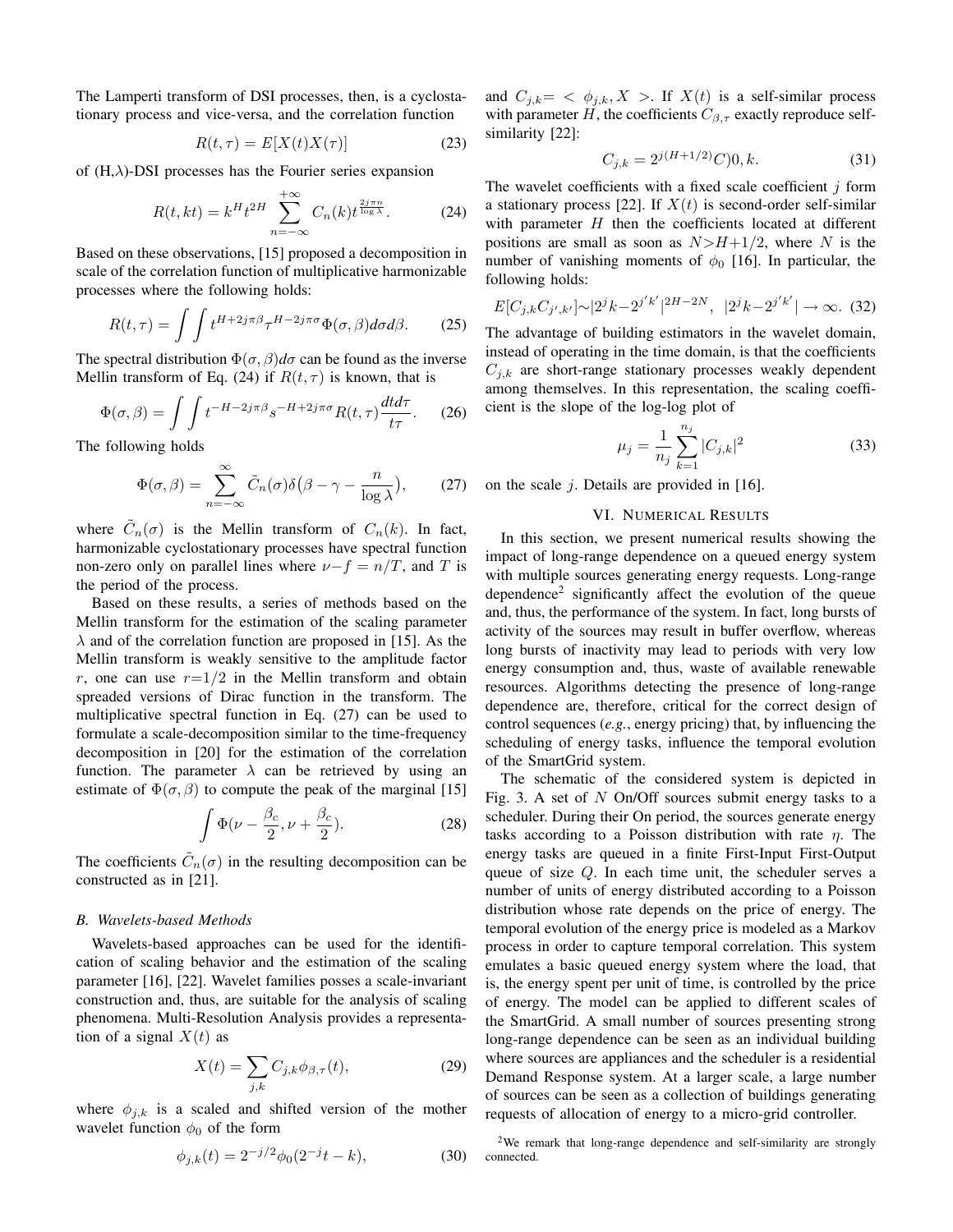**sources**



Fig. 3. Schematic of the system:  $N$  sources submit energy tasks to the queue of the scheduler. The service rate of the scheduler is a function of the energy price, whose evolution is modeled as a Markov process.

In order to assess the impact of long-range dependence we consider two cases. In the first case the On/Off periods of the sources are exponentially distributed with parameter  $\lambda_{on}$ and  $\lambda_{off}$ , respectively. Thus, the probability that the duration  $I_{\text{On}(\text{Off})}$  of an On(Off) interval is smaller than x is

$$
F_{\exp}(x) = P(I_{\text{on(off)}} \le x) = 1 - e^{-\lambda_{\text{on(off)}}x}.\tag{34}
$$

The exponential distribution is memoryless, that is:

$$
P(I_{\text{on}(\text{off})} > x + x'|I_{\text{on}(\text{off})} > x) = P(I_{\text{on}(\text{off})} > x'). \tag{35}
$$

In the second case, we consider On/Off intervals distributed according the Pareto distribution. Then, we have

$$
F_{\text{parto}}(x) = P(I_{\text{on}} \le x) = 1 - \left(\frac{k_{\text{on}}}{x}\right)^{\alpha_{\text{on}}}.
$$
 (36)

An analogous expression can be written for the Off intervals.

The Pareto distribution is a heavy-tailed distribution and presents long-range dependence and self-similarity. The parameter  $\alpha_{\text{on/off}}$  and k are called the shape and scale parameters, respectively. If  $\alpha_{on/off} \leq 1$ , then the intervals have infinite mean. If  $\alpha \leq 2$ , then the intervals have infinite variance. Note that  $\alpha_{\text{on/off}}$  is related with the Hurst parameter H. In fact,  $H=(3-\alpha_{\rm on/off})/2$ .

TABLE I SIMULATION PARAMETERS

| <b>Parameter</b>                     | Value          |
|--------------------------------------|----------------|
| N                                    | $\mathfrak{D}$ |
| $\eta$                               | 1/N            |
| $\alpha_{\rm on} = \alpha_{\rm off}$ | 1.2.           |
| $k_{\text{on}} = k_{\text{off}}$     | 1.2            |
| Ο                                    | 40             |
| $p(\text{low}, \text{low})$          | 0.8            |
| p(high, high)                        | 0.8            |
| $\mu_{\rm low}$                      | 0.6            |
| $\mu_{\rm high}$                     | 3              |

In order to have a fair comparison, we set  $\alpha_{on}$ ,  $\alpha_{off} > 1$  and we fix

$$
\lambda_{\text{on}}^{-1} = k_{\text{on}} \frac{\alpha_{\text{on}}}{1 - \alpha_o n},\tag{37}
$$

$$
\lambda_{\text{off}}^{-1} = k_{\text{off}} \frac{\alpha_{\text{off}}}{1 - \alpha_o f f}.
$$
 (38)

Thus, the average duration of the intervals is the same in the two cases. Thus, in the two cases, the sources generate the same amount of energy tasks on average. Numerical results show that even if the number of generated energy tasks is the same, long-range dependence results to a larger number of energy tasks lost due to a full buffer. We also observe that long-range dependence also results to a larger delay in the completion of the tasks and may lead to consumers dissatisfaction.

In the numerical results, we consider a binary *low/high* price sequence. The scheduler serves the energy tasks at rate  $\mu_{\text{low}}$ and  $\mu_{\text{high}}$  if the price is low or high, respectively. The statistics of the sequence are determined by a Markov process with transition probability matrix

$$
\begin{pmatrix} p(\text{low}, \text{low}) & 1 - p(\text{low}, \text{high}) \\ 1 - p(\text{high}, \text{low}) & p(\text{high}, \text{high}) \end{pmatrix},
$$
 (39)

where  $p$ (low, low) and  $p$ (high, high) are the probabilities that the process remains in the low price state and in the high price state, respectively. The generation rate is set to  $\eta = 1/N$ . Thus, the generation rate is split among the sources as  $N$ increases, and on average the same amount of energy requests is generated for any  $N$ . The value of the parameters are listed in Table I unless specified otherwise in the figures.

Fig. 4 shows the overall number of energy tasks lost due to buffer overload in a scenario with 2 sources. It can be observed that On/Off intervals with Pareto distribution generates a much larger number of discarded energy tasks than On/Off intervals with exponential distribution. This is due to the heavy-tail of the Pareto distribution. In fact, the heavy-tale, that is, nonnegligible probability of very large intervals, correlates the On/Off process. Thus, there is a larger probability that a source persists in the On or Off state with respect to the exponential distribution. During a long On interval, the price sequence may hit a period of high price state, where the scheduler can complete the energy tasks at a slower rate than their arrival rate. In this case, the buffer may fill and energy tasks may be discarded due to buffer overload. Long Off intervals may only partially reduce this effect, as the scheduler may empty the queue and lose available energy resources.

Fig. 5 shows the overall number of energy tasks lost due to buffer overload in a scenario with 40 sources. We remark that the arrival rate of the energy tasks is split among the sources, so that the overall load is the same. The overall number of energy tasks lost is much smaller than in the case N=2. In fact, a larger number of *lighter* sources produces a more homogeneous arrival process. Thus, the scheduler can continuously serve energy tasks and whole the available resource is used. Moreover, the gap between the Pareto and exponential distribution is smaller. In fact, a large number of memoryless sources may generate long range dependence. Thus, even in the large scale, the design of the dimension of the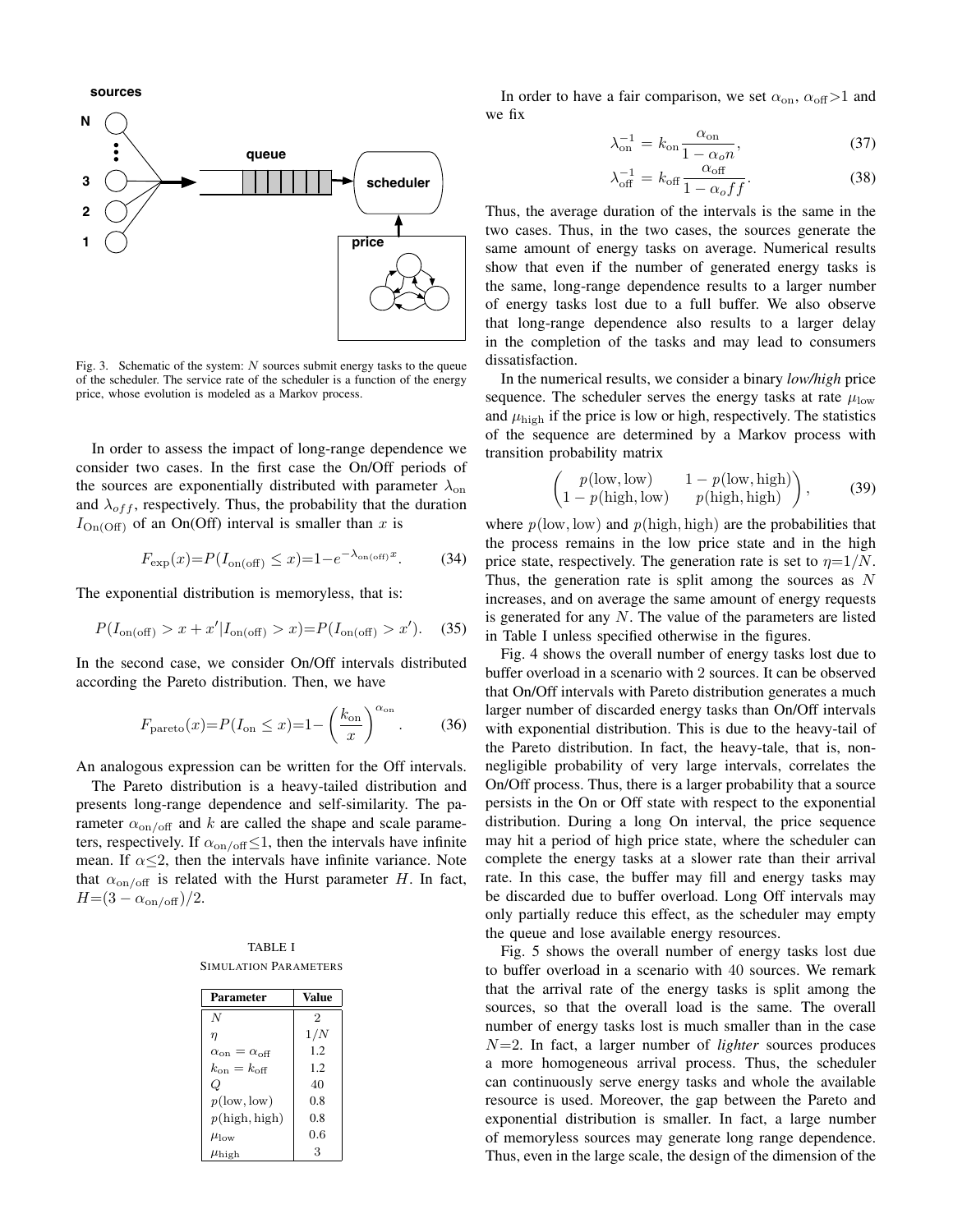

Fig. 4. Number of tasks lost as a function of time for the Pareto and exponential distribution. The number of sources is equal to 2.



Fig. 5. Number of tasks lost as a function of time for the Pareto and exponential distribution. The number of sources is equal to 40.

buffer must take into account this effect. Fig. 6, where the loss rate of the energy tasks is depicted as a function of the number of sources, further corroborates these two observations.

Finally, Fig 7 shows the loss rate of the energy tasks as a function of the shape parameter  $\alpha$ . We remark that  $\alpha$  is re;ated to the Hurst parameter, and thus, to the long-range dependence of the On/Off intervals. It can be observed that the long-range effect vanishes as  $\alpha$  is increased.

These results show the impact of long-range dependence and self-similarity of the functioning of the SmartGrid. A controller aware of the presence of these phenomena can design the energy pricing sequence in order to avoid buffer overflow and low energy usage periods. We leave the design of scale and long-range detectors and of the pricing strategies to future work.

# VII. CONCLUSIONS

A discussion on the relevance of scale invariance, selfsimilarity and long-range dependence in SmartGrid systems. The interaction between input sequences such as energy requests, pricing, and physical and control systems can induce rescaling effects that need to be considered when designing estimation algorithms. Moreover, long-range dependence can arise when a large collection of On/Off memoryless sources contributes to the generation of energy requests. The estimation of the parameters characterizing these processes and



Fig. 6. Task loss rate as a function of the number of sources for the Pareto and exponential distribution.



Fig. 7. Task loss rate as a function of the shape parameter  $\alpha$ . The number of sources is equal to 2.

effects is critical for a proper dimensioning of the system and the detection of failures and anomalies. A detailed discussion on estimation frameworks for was provided. Numerical results show that long-range dependence significantly affect the performance of the SmartGrid system. The detection of scaling phenomena is, therefore, critical for designing effective control strategies.

#### **REFERENCES**

- [1] C. Shuyong, S. Shufang, L. Lanxin, and S. Jie, "Survey on smart grid technology," *Power Sys. Tech.*, vol. 33, no. 8, pp. 1–7, 2009.
- [2] R. Brown, "Impact of Smart Grid on distribution system design," in *Power and Energy Society General Meeting-Conversion and Delivery of Electrical Energy in the 21st Century, 2008 IEEE*. IEEE, 2008, pp. 1–4.
- [3] A. Mohd, E. Ortjohann, A. Schmelter, N. Hamsic, and D. Morton, "Challenges in integrating distributed energy storage systems into future smart grid," in *Industrial Electronics, 2008. ISIE 2008. IEEE International Symposium on*. IEEE, 2008, pp. 1627–1632.
- [4] K. Kok, S. Karnouskos, D. Nestle, A. Dimeas, A. Weidlich, C. Warmer, P. Strauss, B. Buchholz, S. Drenkard, N. Hatziargyriou, and V. Lioliou, "Smart houses for a smart grid," in *20th International Conference and Exhibition on Electricity Distribution*, june 2009, pp. 1 –4.
- [5] D. O'Neill, M. Levorato, A. Goldsmith, and U. Mitra, "Residential Demand Response Using Reinforcement Learning," in *IEEE SmartGrid-Comm*. IEEE, 2010, pp. 409–414.
- [6] L. Ying and M. Trayer, "Automated residential demand response: Algorithmic implications of pricing models," in *2012 IEEE International Conference on Consumer Electronics (ICCE),*, Jan. 2012, pp. 626 –629.